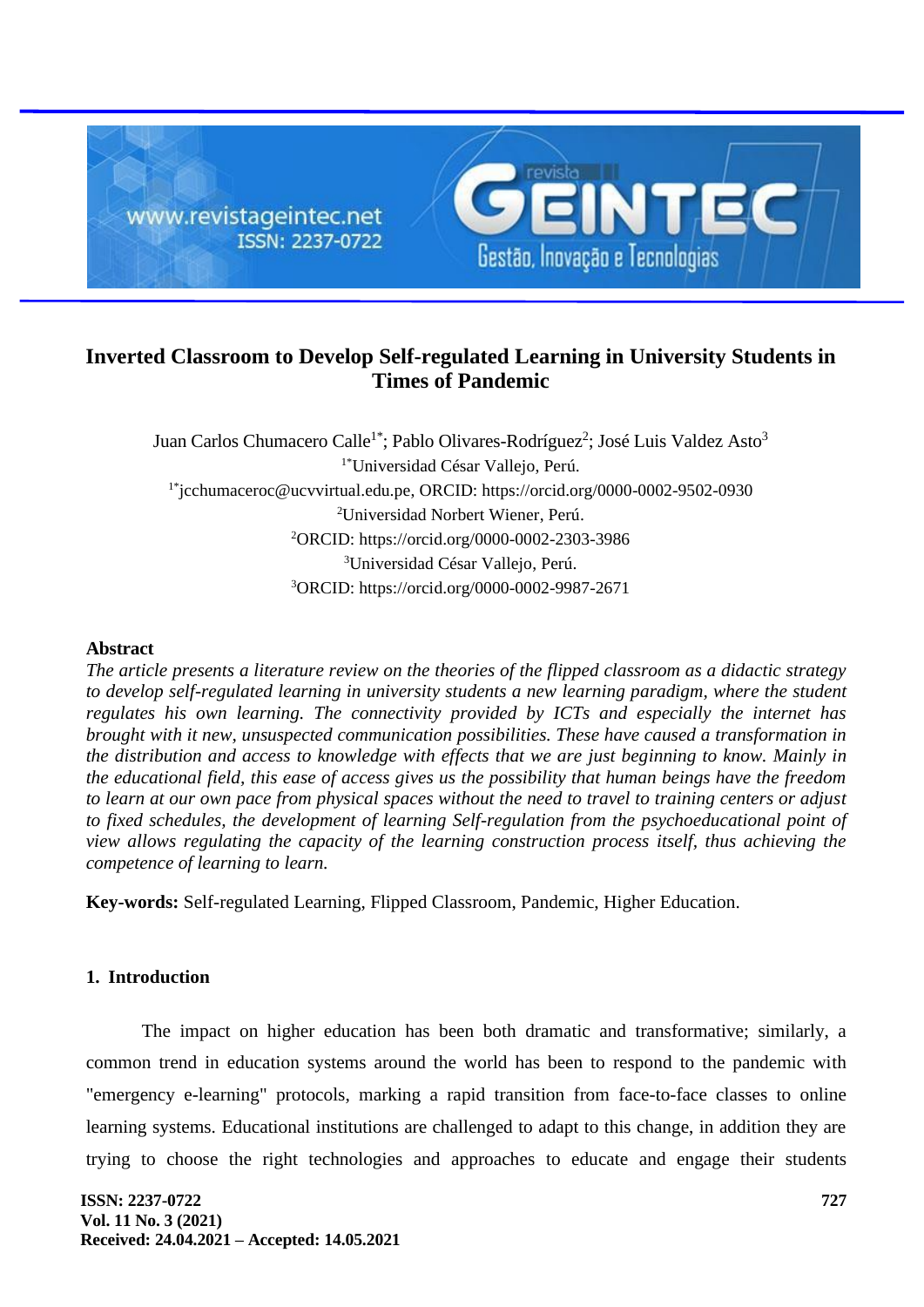(Rashid and Stiglitz, 2020). The campus closure and sudden shift from face-to-face education to remote instruction is just a small experiment in providing online education that offers effective tools for student engagement and teacher training.

This can enhance the creation of stronger links between universities, online education companies and technology providers in the aftermath of the pandemic. Universities will need to pay close attention to having educators trained and equipped with digital technology for a smooth teaching-learning process. The government will need to intensify and engage in sustained professional development programs to boost the teaching capabilities of educators. The pandemic has highlighted vulnerabilities and shortcomings of current education systems, it has also emphasized the need to develop digital literacy, particularly, in times like these, for both developed and developing countries (Rashid and Stiglitz, 2020). Increased digitization of educational and communication services may become a post-pandemic norm. The current situation has challenged entrenched notions about the role of higher education institutions in providing quality education, mode of delivery, accessibility, the importance of lifelong learning, and educators' perceptions of the type of learners. This can provide information to educators and policy makers for the overall improvement of education systems worldwide.

Classroom education has been the main bastion of the educational process at a universal level. It is said that classroom education has its beginnings in the nineteenth century when education was no longer a benefit of minorities to be extended to as many sectors as possible. Since then, there have been multiple studies applied to enhance these spaces in order to obtain the best results in the educational process. This has allowed this space to become a welcoming, versatile, functional, stimulating, dynamic place, with the different tools, spaces and resources necessary for teaching, thus guaranteeing the learning of teachers and students. All these studies and applications have allowed the classroom to become an ideal environment, a safe place for the delivery of education to which, in the present year 2020, education professionals have been forced to renounce. The common structure of global face-to-face education has been forcibly altered by a new threat: covid-19, also known as coronavirus. The global pandemic situation forced governments in more than 190 countries to suspend face-to-face activities at all levels, and this has led to distance learning. Self-regulated learning has become a fundamental variable both in studies and in educational practice (Pintrich, 2000; Reynolds and Miller, 2003), since it offers a response to psychoeducational needs that seeks to train individuals capable of adopting considerable autonomy in their training and who develop a series of strategies that allow them to continue learning beyond their academic life; it is necessary to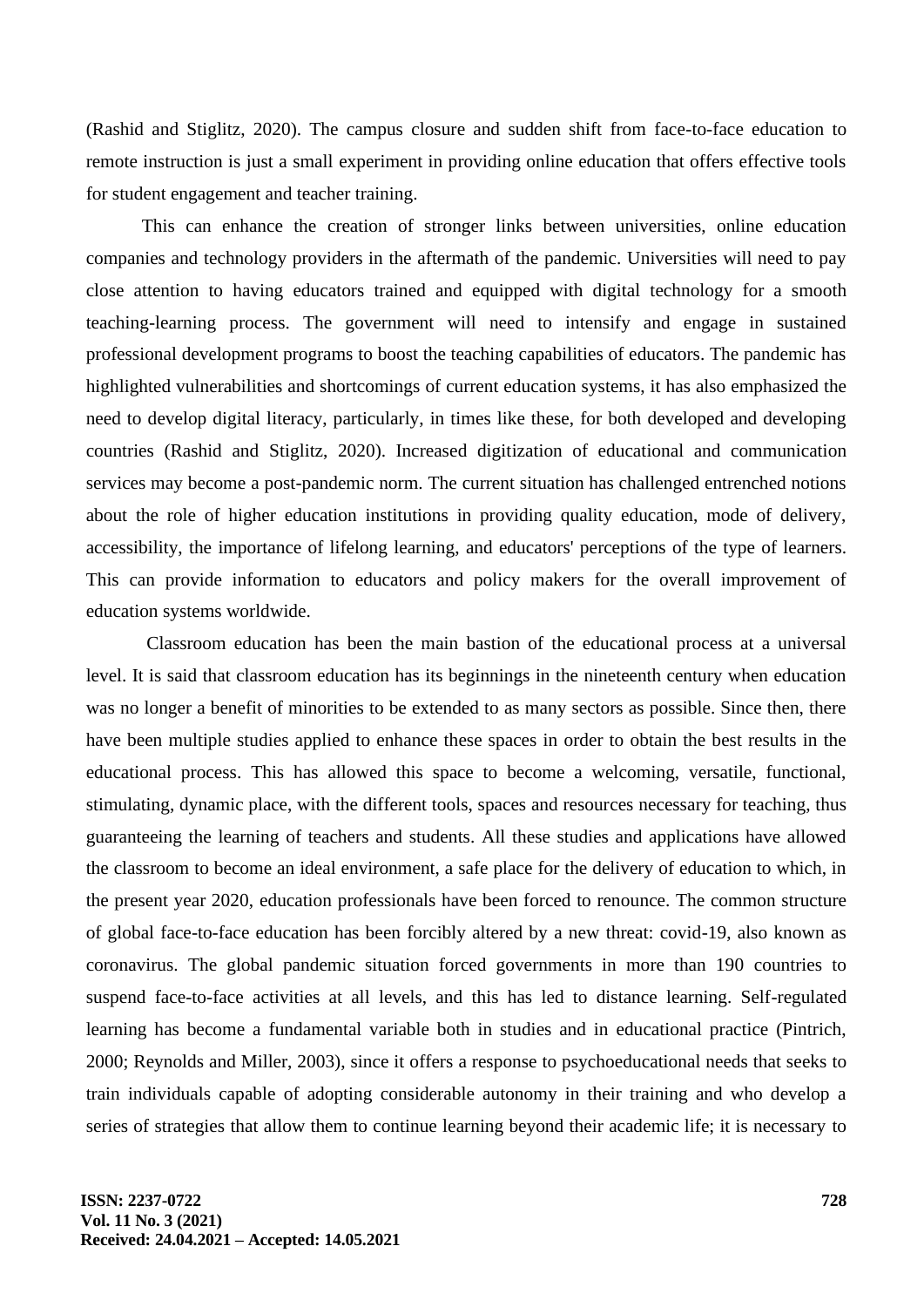emphasize that, from basic education, self-regulated learning should be developed so that students reflect on how they are learning and how they can self-regulate their way of acquiring knowledge.

## **2. George Simons's Theory of Connectivism**

Connectivism, formulated by Siemens (2012), is a learning theory for the digital age. It is based on the construction of connections as learning activities. It attempts to explain the effect that technology has had on the way we currently live, communicate, and learn. The starting point of this theory is the individual who gets all his or her information from a network that is continuously fed back; new information renders old information obsolete. The ability to discern between information that is important and information that is trivial is vital, as is the ability to recognize when this new information alters decisions made on the basis of past information. In this sense, this theory converges with the new trends of the digital era, where information flows from multiple points.

One of the terms of necessary definition for the development of this research is connectivism. In the work of Costa-Román, et al. (2019), the authors have stated that the digital era is characterized by a permanent connection of the student to the environment, accessing it comfortably through different virtual networks via the Internet. This has allowed the distance barrier in education to be broken and it has evolved into what is known today as e-learning. Classical models of learning cannot explain this type of learning, since it arises from the learner's own fusion with his or her environment, adopting its lifestyles and attitudes, independently of the specific purpose of learning or the learner's will.

## **3. Ubiquitous Learning**

According to Vásquez and Sevillano (2015), ubiquitous learning presents a new educational paradigm that, in large part, is possible thanks to the new digital media, also the convergence of technologies and the proliferation of new services based on audio and video allow current education to be available at any time, anywhere, in any social media and most importantly, using any device. Therefore, ubiquitous learning is a kind of model that every teacher of these times should know and practice for the benefit of their students' learning, since through it, students have new possibilities to learn without having to be physically seated at a desk, in addition to the advantages provided by mobile technology with which we can access the Internet without the need to have a cable to connect.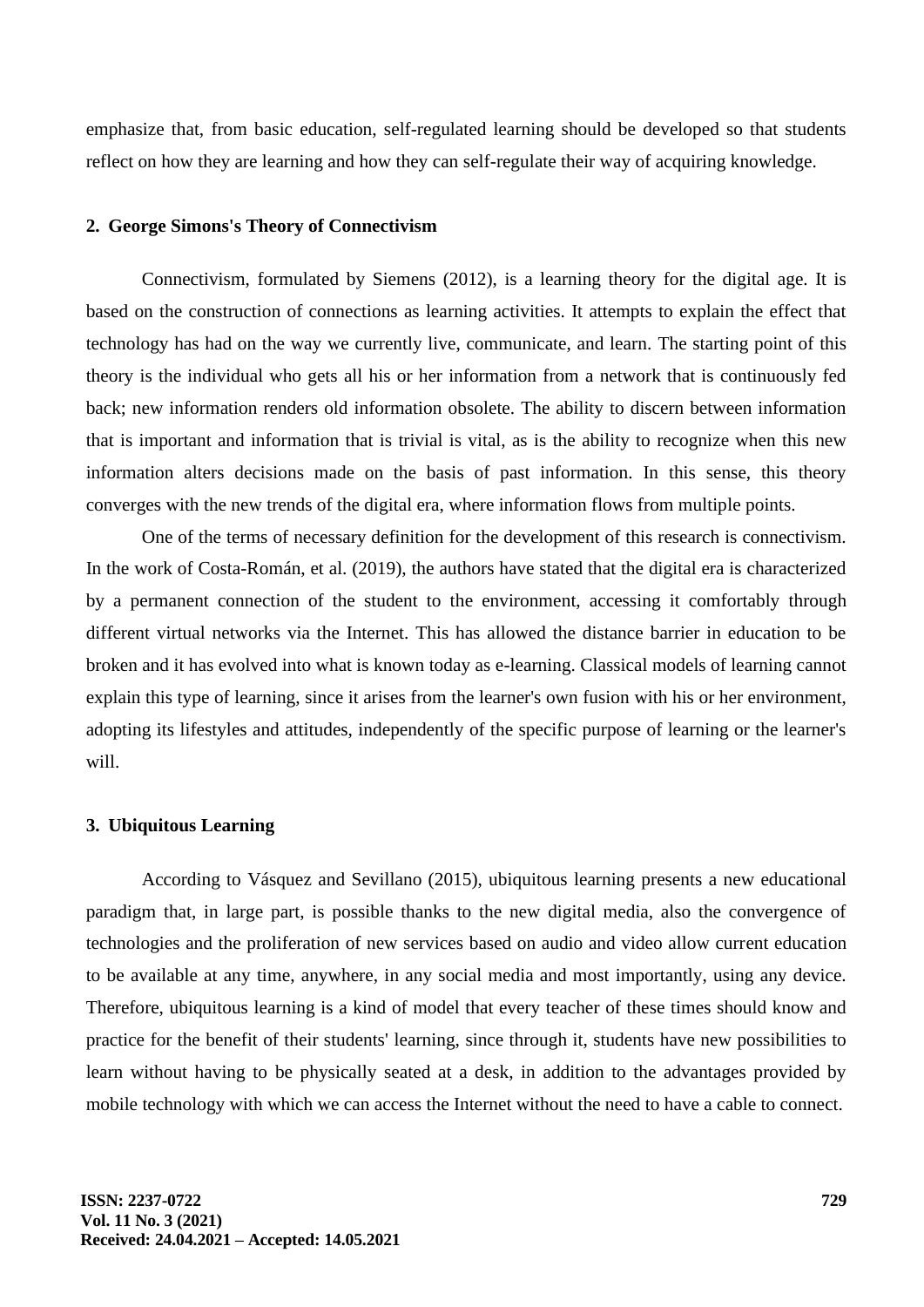Therefore, Gutiérrez (2012), in his research, states that, thanks to technologies, students can work on countless activities at the same time, in addition to maintaining communication with other members; But we must be very careful because technology can also become a huge distractor, so we must establish well-planned activities that help us to create meaningful learning; that is, the student must be the builder of his knowledge, apply what he has learned in his daily life always with the guidance, the orientation of the teacher and, above all, that there is good communication between the two. So ubiquitous learning aims to create a learning environment or generalized or omnipresent educational context, in which a learning environment is created and the student is totally immersed in a ubiquitous learning environment, where he not only acquires knowledge, but also shares it with his peers and his environment, and at the same time, can disseminate it.

Referring then to this meaning in the noun ubiquitous learning, we agree then with the explanation of Fernandez, Bastidas and Lopez (2020) who, in their research, mention it together with other already known disciplines such as E-Learning, B-Learninig and M-Learning, U-Learning (Ubiquitous Learning). The authors indicate that the main characteristic of this type of learning is that it can be carried out anywhere and at any time. One of the fundamental characteristics of this type of education is that it offers adaptation to the personal agendas of each student, allowing them to carry out their studies and assigned activities according to their schedules.

## **4. Dimensions of Ubiquitous Learning**

On the other hand, Burbules (2014) states that ubiquitous learning is linked to three dimensions: a) the dispersed, where the volume of published content has its correlate in the dissemination (sometimes "viral"), the non-hierarchical and fragmentation; b) the ephemeral, where circulation marks an accelerated pace that turns the new into something fast and fleeting; c) the important, which basically refers to the criterion that allows, simultaneously, to focus and/or discard.

#### **5. Conceptualization and Origin of the Inverted Classroom**

Inverted classrooms are a teaching-learning proposal, whose methodology consists of altering the order in which a traditional classroom is developed in order to prioritize the construction of knowledge during class time. This model, which is also called Inverted or Flipped Classroom Model (ICM/FCM), Flipped Classroom, Inverted Learning Model, Inverted Instruction Model and Flipteaching has its bases in the constructivist theory and approach, cooperative learning, active learning,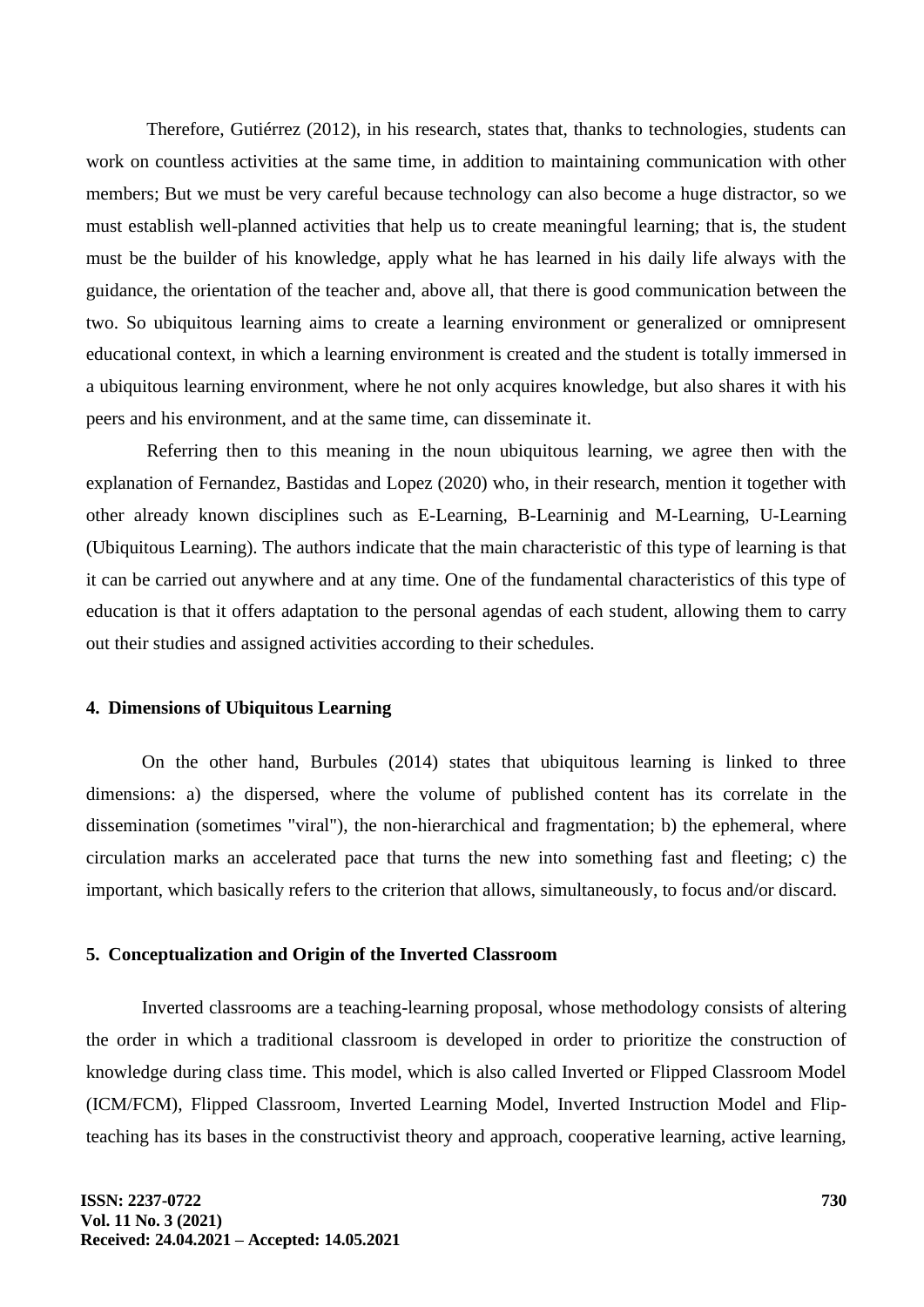inverted learning, meaningful learning, experiential learning, blended learning and student-centered learning (Landa, 2017).

The origins of this method took place at Woodland Park High School in Colorado (USA), where two chemistry teachers: Jonathan Bergmann and Aaron Sams, developed and consolidated the concept of flipped classroom, motivated by the fact that some students could not attend classes and, so that they would not be harmed, they recorded the classes and shared them. When they noticed that almost all students used this tool, they decided to make more recordings and share them before classes and, during classroom hours, to put the acquired knowledge into practice. This is how these authors define the virtual classroom as a dynamic and interactive pedagogical approach that goes from a collective learning space to an individual one, in which the teacher plays a guiding role for the students (Landa, 2017; Bergmann and Sams, 2014).

The inverted classroom or flipped classroom teaching method has as its main objective to achieve that, during the learning process, the student assumes a much more active role, which is more meaningful than the one assumed in traditional education. In other words, the student must review by himself the materials, concepts, worksheets, videos or podcasts sent in advance by the teacher and, during class time, doubts can be resolved, content can be discussed, debates, practices and/or evaluations can be opened. Currently, students have developed the ability to use different technologies as learning tools during class hours, also outside of them, which is why these tools should be used, mainly, to facilitate and improve the learning process (Berenguer, 2016).

In some other definitions of inverted classroom, the authors argue that it should not necessarily be limited to the use of technology and that, in order to facilitate learning, teachers must first know the theory and fundamentals of this system, then adapt the different tools and resources they have available to perform the reverse process to the development of a traditional class, verifying that the order and purpose of this methodology is maintained. It is also mentioned that this teaching method is interactive and dynamic, in addition, it allows developing and bringing deeper previous knowledge to the classes; it allows making effective use of class hours always under the guidance of the teacher (Bustamante and Holguin, 2019).

Thus, the reverse classroom model is presented as an alternative that provides the means to solve teaching-learning problems that may arise in a traditional classroom. In addition, it is important to keep pace with the development of technology, new needs and take advantage of the available tools (Bustamante and Holguin, 2019).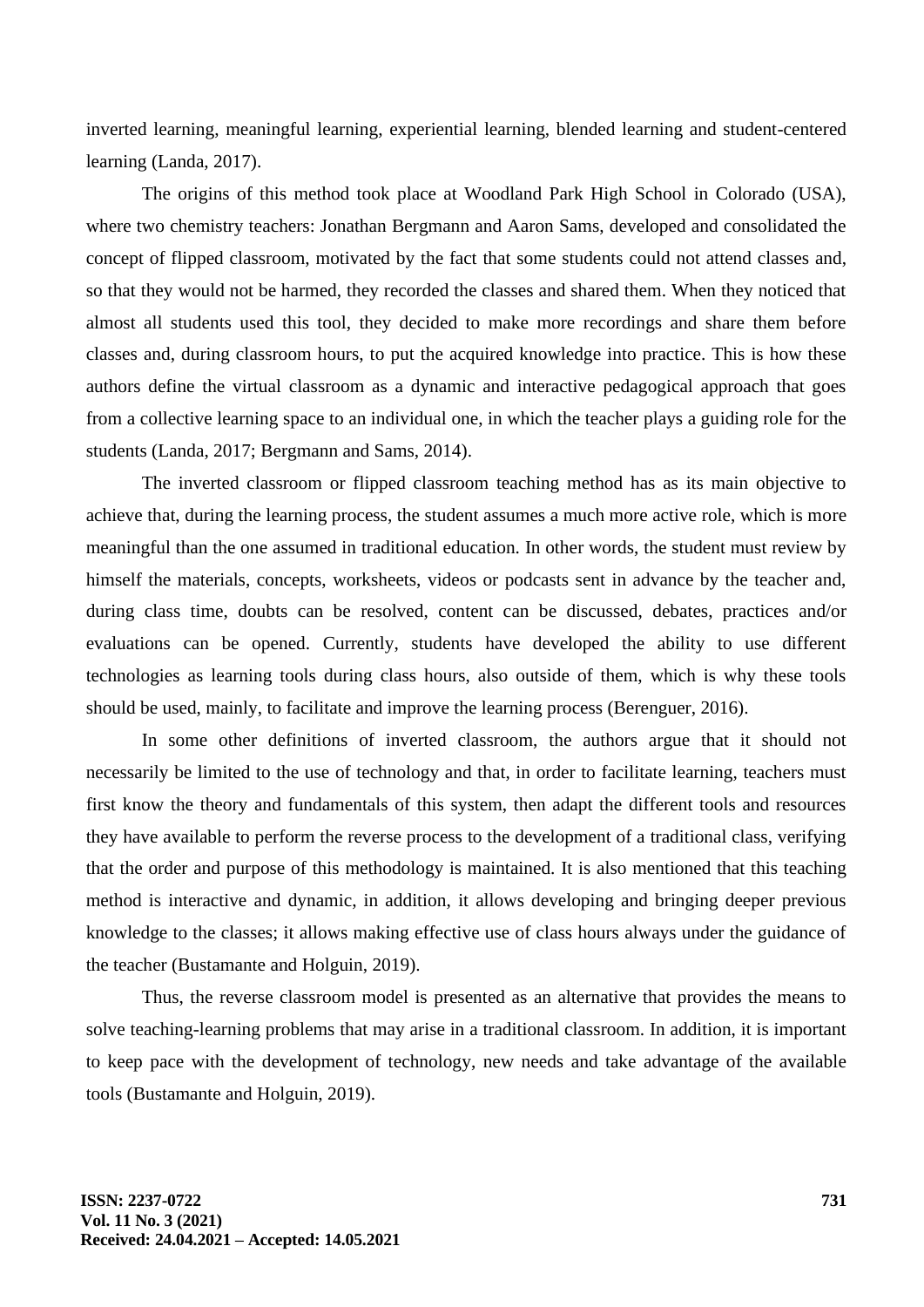## **6. Pillars of the Flipped Classroom**

According to Rosell (2010), four pillars of the flipped classroom can be identified.

#### **Deep, Progressive and much More Meaningful Learning**

A higher level of interaction is generated through activities; but these are developed in a free environment, without strict time pressures or peer pressure. The student chooses the moments he/she considers most appropriate. There is no limit to revisions or a review, since the entire class, as well as the information, is recorded.

#### **The Student is the Center of Learning and the Teacher is his Coach in this Process**

The teacher accompanies the student since the latter is the active agent of his education (Ausubel, 1978); in other words, the teacher plays the dynamic role that allows the student to be motivated, to be creative and to feel free to ask questions. Additional time is obtained so that the student can develop his activities, tasks and exercises (Fortanet, et al., 2013).

# **Ordered and Structured Interactive Content**

In the technological context, which allows the use of virtual classrooms, it is possible to design their content. Thus, the teacher can prepare the environment, prioritize information, control processes, and schedule times more efficiently. It also allows debate, dialogue and interaction (Álvarez, 2012).

# **All Technology at the Service of Learning**

Technology allows synchronies, shortening difficulties of time and space, thus generating a real digital transformation. This implies not only the acquisition of technology, but also the development of the necessary competencies to incorporate technology into educational practice.

## **7. Flavell's Model of Metacognition**

Metacognition as the understanding that the individual possesses about cognitive processes and products, as well as concurrent issues with them; that is, the ability that people have to manage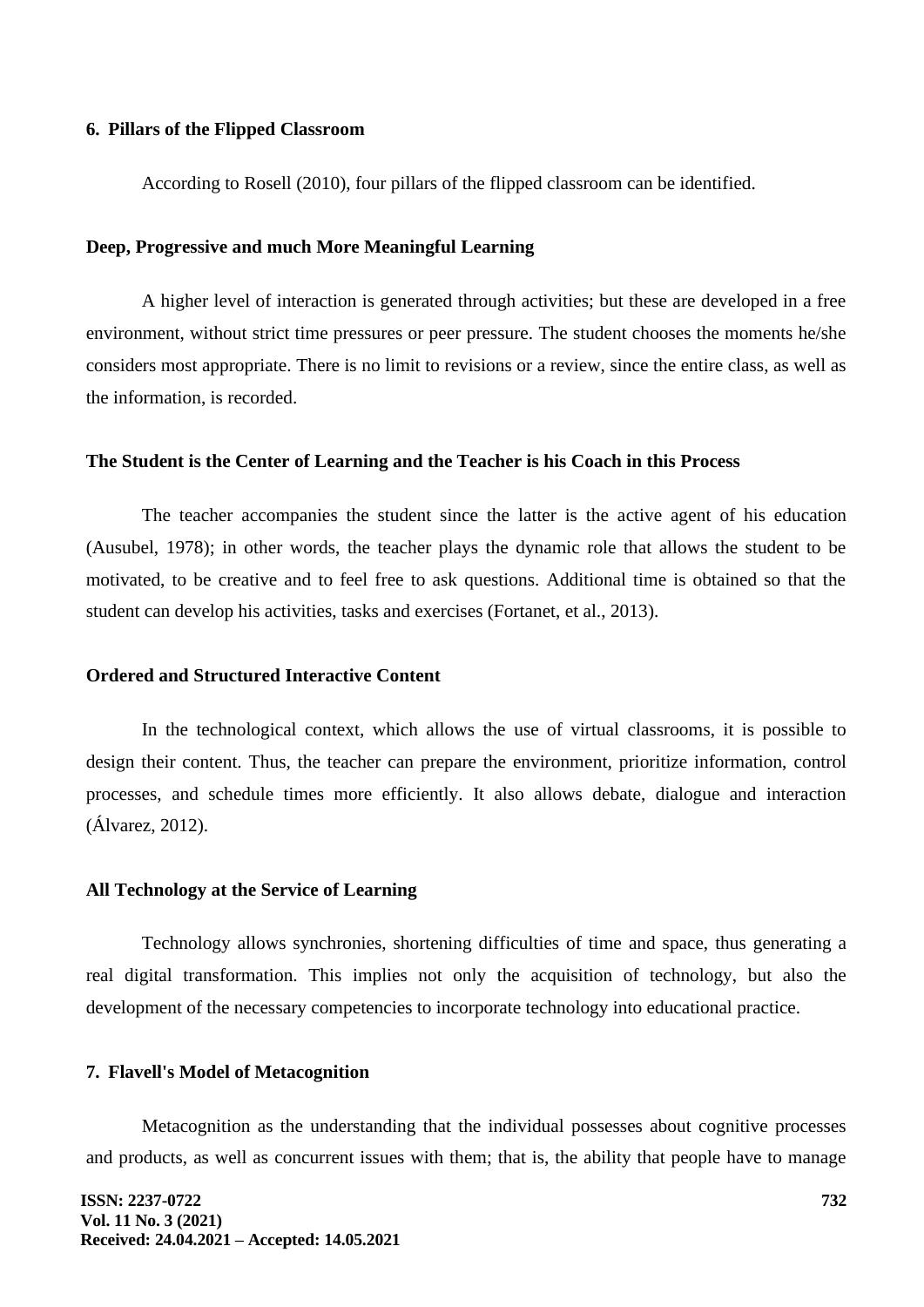and order their own learning processes. Therefore, Flavell (1976) proposed a metacognitive model which took into consideration that metacognitive skills are subordinated to the activities and interactions within the cognitive purposes that are tasks, metacognitive experiences, cognitive/ metacognitive strategies and metacognitive knowledge. In addition, he stated that metacognition is a procedure that requires monitoring and ordering of inquiry in order to achieve a particular purpose (Flavell, 1976). Similarly, Flavell (1979) pointed out that this metacognitive procedure could be stimulated, responsibly and unwisely through various observable characteristics that intervene in the development of cognitive organization. According to this author, there was a reciprocal interchange in each of the cognitive and metacognitive elements and he implied that there seemed to be an evident inquiry between metacognitive discernment, metacognitive experiences and cognitive behavior. Metacognitive experiences are cognitive or affective experiences that drive cognitive work and have been defined as ideas, thoughts, sensations or feelings involved with moving towards goals that are consciously interpreted (Larraz, 2015).

#### **8. Self-regulation of Learning**

In the words of Hernandez and Camargo (2017), it can be noted that self-regulation used in learning gains preponderance in education from the 1980s with the definition addressed by Zimmerman (1989), which states that students who self-regulate their learning are shown as directors at the time of acquiring new knowledge and in the optimization of their capabilities; in addition, they use specific strategies and aimed at self-efficacy in order to consolidate the objectives outlined in their academic activities established in their learning processes. This active participation of the students allows, taking as a reference the contributions of Wolters, et al. (2003), that they construct new information and, therefore, meanings after supervising, regularizing and directing their cognitive, motivational and behavioral aspects in front of goals established by themselves, as well as raising, evaluating and modifying goals involved in the achievement of the diverse activities presented to the student in the classroom (González, 2001).

## **9. Zimmerman's Models of Self-regulation of Learning (1989)**

From Zimmerman's (1989) position, there are three general aspects that are interrelated with the purpose of obtaining academic achievement: 1) the personal aspect, 2) the aspect of the environment and 3) the behavioral aspect. Likewise, the author points out that, from this panorama,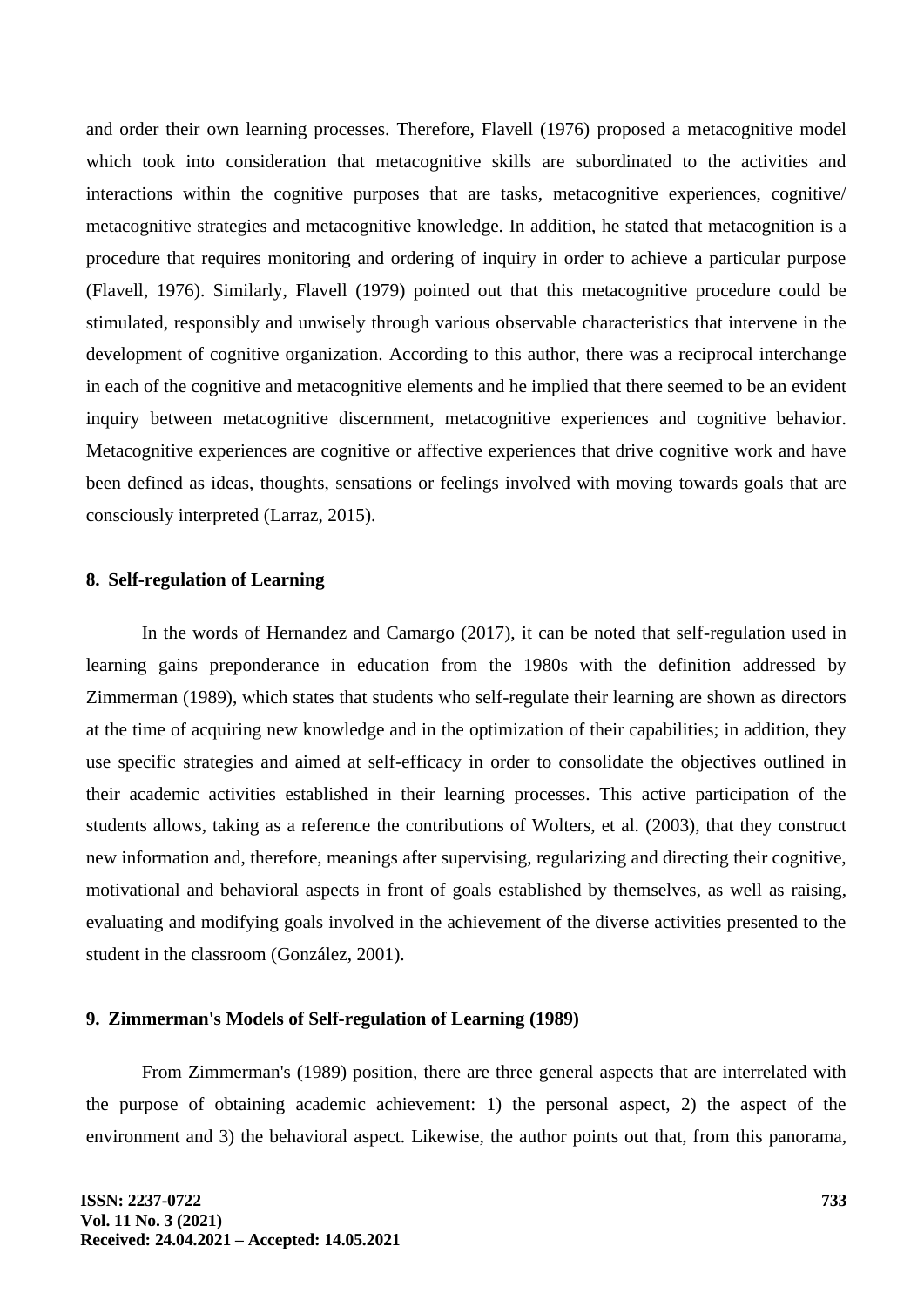three strategies are derived, which are activated by means of feedback and which will influence when the student self-regulates his learning: 1) behavioral self-regulation, which includes self-evaluation to verify the efficient fulfillment of some academic activity; 2) environmental self-regulation, in which the student is the director of his study space and, therefore, organizes it at his convenience; and 3) covert self-regulation, which is related to the effects of metacognitive processes on the student's personal processes and how those form the basis of knowledge, as well as affective states.

From a social and cognitive perspective, as stated by Zimmerman (2000), self-regulation processes and their convictions are divided into three cyclical phases: premeditation, performance or control of the will and self-reflection processes. According to the author mentioned above, the first phase is related to those processes that are considered before performing a certain activity and, therefore, prepare the work scenario; the second phase is executed during the development of the activity and influences attention; the third and last phase considers those procedures that are generated after the activity has been executed and condition the final verdict of the person or, in this case, of the student regarding the development and experience of the activity that he/she has been executing.

## **10. Self-regulated Learning**

The construct of self-regulated learning is related to independent and effective forms of academic learning that involve metacognition, intrinsic motivation and strategic action (Perry, 2002). It is defined as "an active process in which students establish the goals that guide their learning by attempting to monitor, regulate and control their cognition, motivation and behavior with the intention of achieving them" (Rosario, 2004, p. 37), and refers to a conception of learning centered on the cognitive, motivational and behavioral components that provide the individual with the ability to adjust their actions and goals to achieve the desired results taking into account changes in environmental conditions (Zeidner, et al. 2000). Within the dimensions, there is a common and transversal axis which is self-control, Hernandez (2015) defines self-regulated learning as "an active process in which students establish the goals that guide their learning by trying to monitor, regulate and control their cognition, motivation and behavior with the intention of achieving them" (p. 6). Thus "how individuals improve and increase their academic outcomes by using a learning method in a systematic way" (Zimmerman, 2001, p. 8).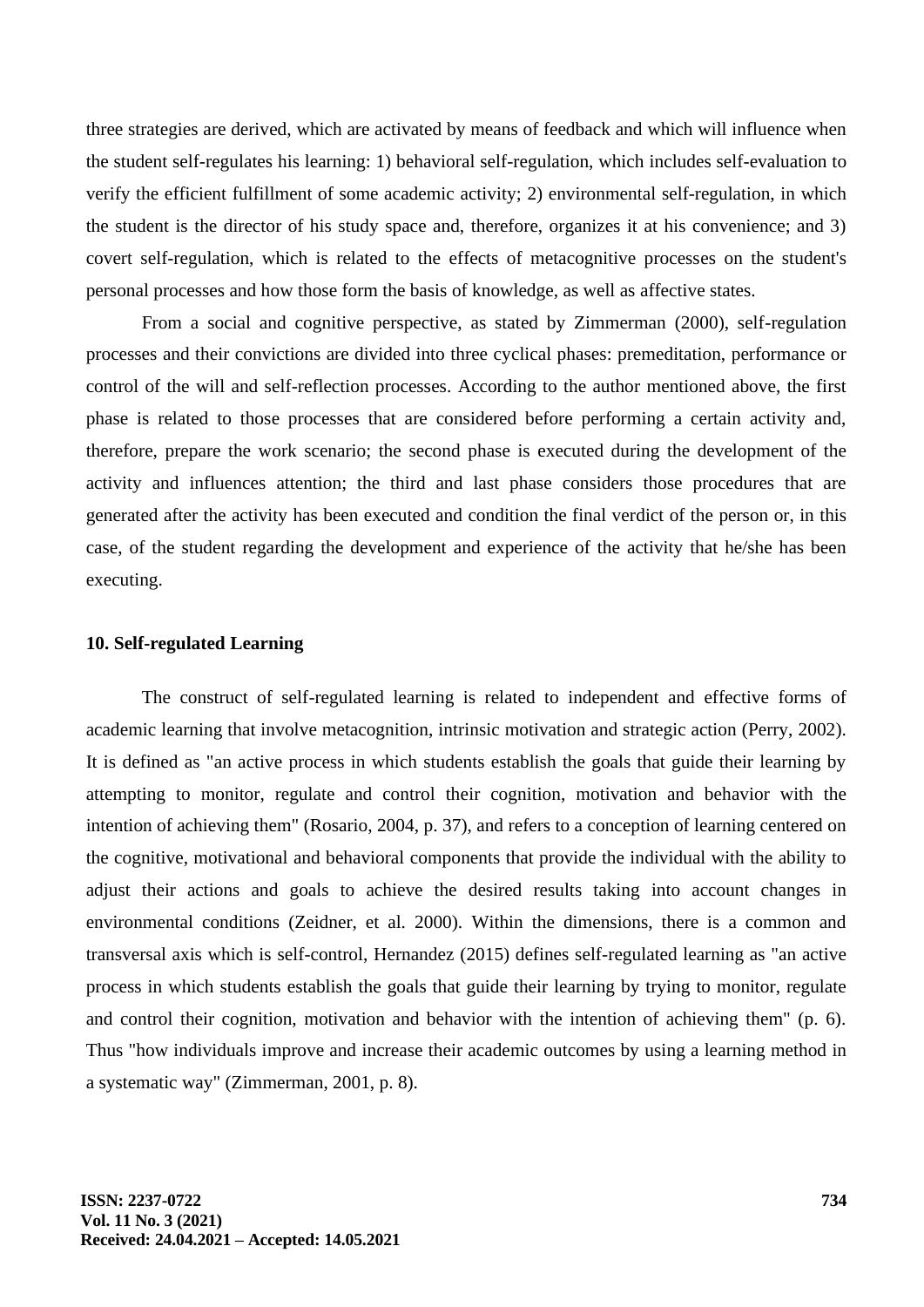# **11. Dimensions of Self-regulated Learning**

# **Executive**

The activities of self-regulation, that is, making wishes, adopting strategies and putting them into practice in a specific context is vital for the exercise of the academic process. For this, it is very necessary to use effective strategies and, as a consequence, to be able to assimilate, prepare and retrieve facts. In addition, self-regulation of mastery refers to the amount to which students actively participate in their knowledge procedure in relation to three dimensions: metacognition, motivation and behavior. The self-governance procedure of learning is executed through a process that includes three levels: plan making, performance and reflected image (Hernandez, 2015, p. 101).

All components that can be given for the performance itself are deliberated, evaluated and reconsidered for the duration of the knowledge procedure. The execution is the problem that remains within the self-regulation that acquires the knowledge of the way; but it is the first in its method, since it depends on the lines drawn and the clean objectives of its execution or stagnation so it facilitates or damages the complete or planned metacognitive process.

# **Cognitive**

According to Hernandez (2015, p. 19), he defined that self-regulation, in its cognitive dimension, involves recognizing and using a chain of cognitive strategies of record processing and, within metacognition, involves information and law of the cognitive procedures themselves. What is intended to be observed and refrained from are all cognitive. This involves constant cognitive monitoring, based entirely on evaluation strategies. That response to the cognitive procedure already raised from the moment it is determined to behave from self-regulation. It is necessary to mention that it is important to save and retrieve data of the procedures that show this cognitive measure for the execution of the project proposed at the beginning.

# **Motivational**

According to Hernandez (2015), "the self-regulated domain in its motivational and emotional size involves volitional management techniques capable of generating in students a dedication to their study and control of emotional states. This method tracks, regulates and controls motivation" (pp. 30 - 31). Hence the volitional manipulation approaches: attentional awareness, self-instructions and self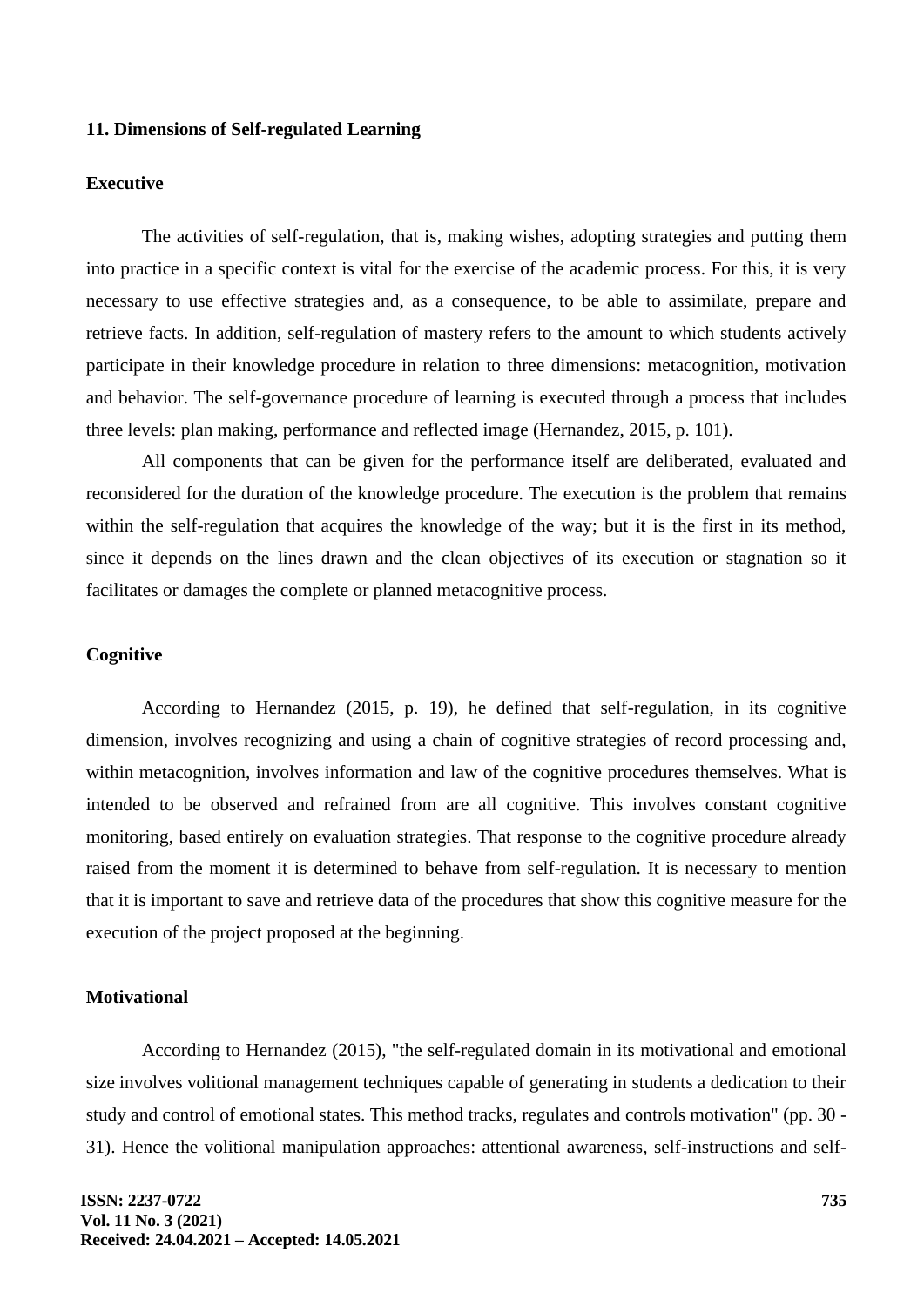control. The self-regulated study presupposes above a dynamic version of knowledge acquisition with the interaction of cognitive, motivational and emotional resources. Therefore, we recall the fact that self-regulated mastery is an intentional and conscious technique. Self-regulated mastery in its motivational and emotional measurement involves volitional control strategies capable of producing in college students a commitment to know and control emotional states. It involves tracking, regulating, and controlling motivation through seeking the essential external assistance that is an indicator of good motivation or motivation seeking.

#### **Environmental Control**

From the physical, social and personal environment are cognitive, affective and motivational. From the management of the environment, Hernandez (2015) stressed that, from the behavioral point of view, the student has the ability to choose and configure the environments in which he develops, in addition to instruments, settings that allow him to optimize his knowledge acquisition (p. 33).

# **12. Discussion**

After conducting the literature review on the inverted classroom and self-regulated learning in university students, there was agreement with Zúñiga-Escobar (2017) who presented, in his research, a didactic strategy is a procedure that is presented in an organized, formalized and oriented way; in this way, a clearly detailed objective is reached. Its application requires perfecting procedures and techniques whose design and choice correspond to the determined teaching staff, which have to choose skills and techniques that can be used to achieve the proposed goals. Following this definition, we can proceed to the definition of the strategy object of this study, flipped classroom, also known as inverted classroom. On the other hand, Borgobello, et al. (2017) raised as a purpose to describe those strategies that refer to cognition and metacognition, as well as the motivational models used by students in their learning. For Pardo (2015), self-regulatory strategies are important for reading comprehension of all types of text, as these allow planning, monitoring and evaluating the entire process involved in reading. Likewise, he concludes that students should consider those processes that are part of textual comprehension and those strategies necessary for it to be effective. Finally, she suggests the need for a proposal that contains self-regulatory strategies aimed at the reading process.

On the other hand, for Nouri (2016), the inverted classroom model is based on the fact that what is normally worked on in class is exchanged with what is normally done outside the classroom. Murillo-Zamorano et al. (2019) noted that, above other strategies such as playful learning,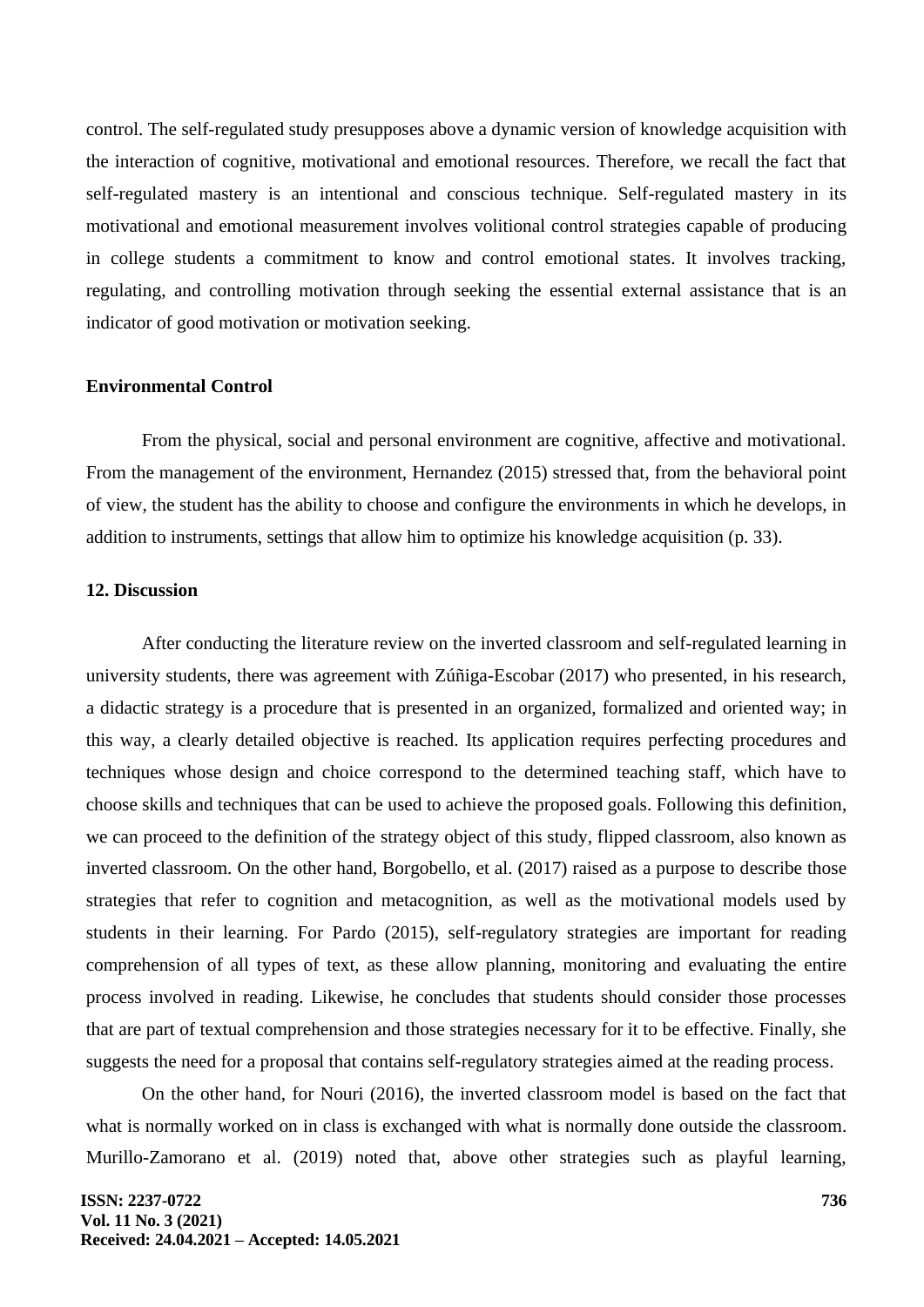cooperative learning and problem-solving learning, inverted classroom learning stands out for its flexibility and adaptation when used together with other methodologies, also noting that, thanks to the use of audiovisual elements, an emotional connection is generated with students. An interesting point about this strategy is raised by Steed (2012), who indicates that one of the great advantages is that students can use those devices from which they seem unable to separate themselves - referring to smartphones, tablets, etc. - for educational purposes. Moreover, as Akçayır and Akçayır (2018) indicate, the teacher helps the students, and is not only the one who delivers information. He achieves this through activities such as discussion, students' problem-solving proposals, guidance, etc. Similarly, Cheng, et al. (2018) let it be seen that many have been the studies related to the effects of the flipped classroom on student outcomes compared to traditional education. However, these results have been questionable. Finally, Bastacini and Kupczyszyn (2020) conclude that college student self-regulation leads to goal achievement through the use of cognition, as well as some emotional aspects.

## **13. Conclusions**

Self-regulated learning will contribute in the student to enhance their abilities and aptitudes with the objective of allowing them to develop cognitive skills such as memory exercise, memorization, adequate comprehension, analysis and synthesis capacity, applying and creating new significant learning, as well as solving problems and making the right decisions either in a group or autonomously. In this way, this new learning will guarantee practical, confident and effective learners, responding to the demands of modern and globalized society.

The "Flipped Classroom" methodology can be applied in any context; it allows for an almost personalized monitoring of the student, it provides the necessary information, since it is hosted in the cloud and because it receives the necessary feedback whenever it is convenient. For this reason, many teachers are increasingly implementing it.

Self-regulated learning is a strategic learning; a constructivist cognitive perspective is evident, in which the learner builds his knowledge from the self-regulation of his learning process, which he does in a conscious and motivated way. Making use of motivational and metacognitive strategies.

Metacognition is a way of learning whose objective is that students have a clear understanding of "learning to learn", being managers of their own knowledge, self-awareness and self-regulation. The application of theoretical-practical metacognitive strategies applied by the teacher is decisive; likewise, virtual environments enhance knowledge assimilation.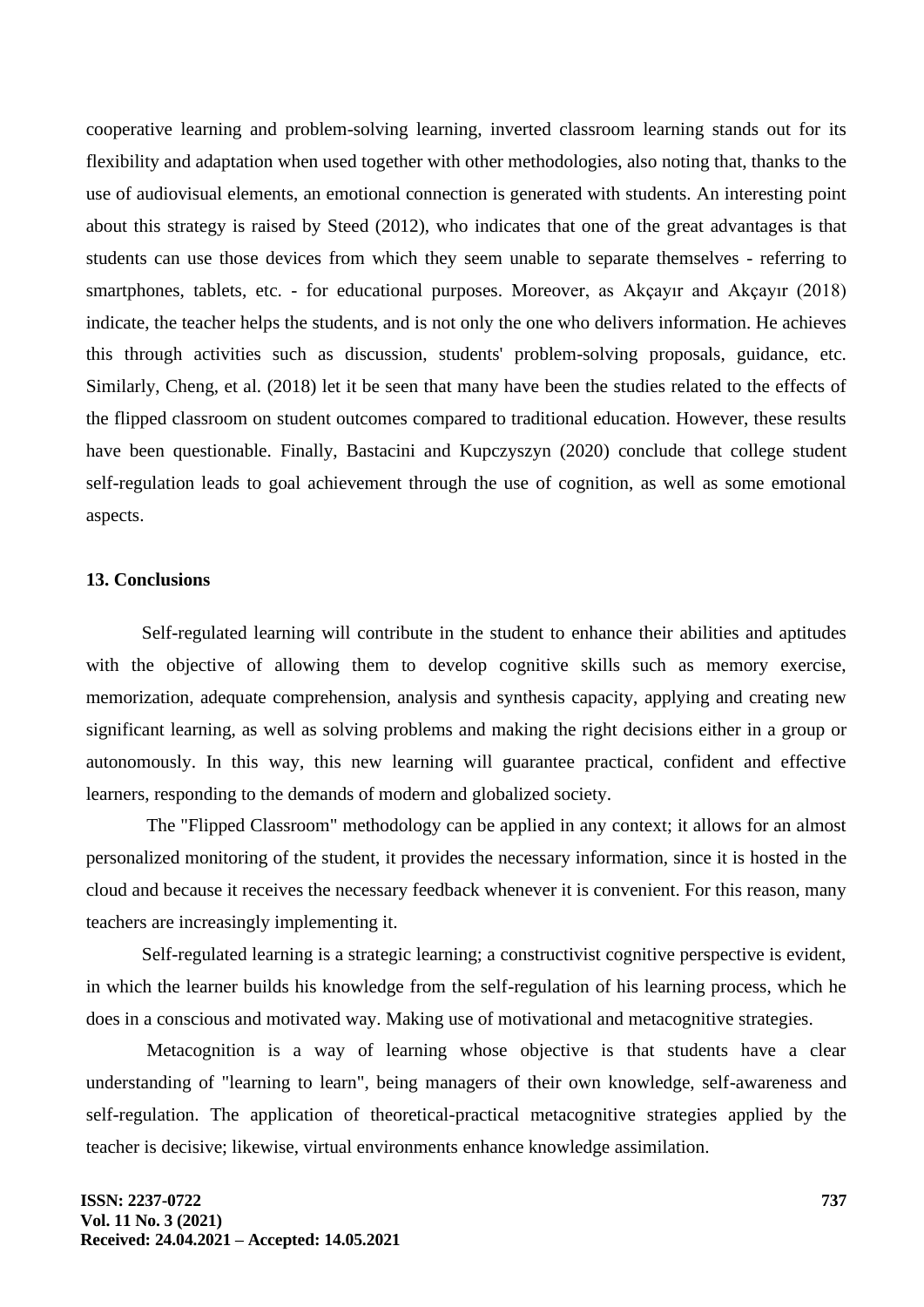# **References**

Akçayır, G. y Akçayır, M. (2018). The flipped classroom: A review of its advantages and challenges. *Computers & Education*, *126*, 334–345.

https://reader.elsevier.com/reader/sd/pii/s0360131518302045?token=27969705e23f0fb611d94efeba9 4dfafe1e01e7b07ad081deada7824af7f2cc7311f629ddf384e608d8ce5dc6c1abf0d.

Alvarez, C. (2012). The theory-practical relationship in teaching-learning processes. *Educatio Siglo XXI, 30* (2), 383-402.

Ausubel, D. (1978). *Process-based learning relationships.* Spain: Sermo.

Bastacini, M. and Kupczyszyn, K. (2020). Self-regulation in university students: Learning strategies, motivation and emotions. *Education Magazine, 44*(1). [https://www.scielo.sa.cr/scielo.php?pid=S2215-26442020000100327&script=sci\\_arttext](https://www.scielo.sa.cr/scielo.php?pid=S2215-26442020000100327&script=sci_arttext)

Bergmann, J. y Sams, A. (2014). Flipped learning: Maximizing face time. *T+ D, 68* (2), 28-31.

Berenguer, C. (2016). *About the utility of the inverted classroom or flipped classroom*. Department of Law Civil, University of Alicante.

https://rua.ua.es/dspace/bitstream/10045/59358/1/XIV-Jornadas-Redes-ICE\_108.pdf

Borgobello, A., Carttoni, M., & Ventura, A. (2017). Self-regulated learning at the university level: A study located with psychopedagogía students from different academic cycles. *Educare Electronic Journal, 21*(2), 1-20. https://www.redalyc.org/articulo.oa?id=194154995016.

Bustamante, F. and Holguin, L. (2019). *Classroom invested in entrepreneurship and management learning. Virtual classroom*. (Title Work). http://repositorio.ug.edu.ec/handle/redug/41092.

Burbules, N. (2014). The meanings of ubiquitous learning. *Redalyc Magazine,* 22(104), 1068-2341. <https://www.redalyc.org/pdf/2750/275031898105.pdf>

Cheng, L., Ritzhaupt, A. y Antonenko, P. (2018). Effects of the flipped classroom instructional strategy on students' learning outcomes: a meta-analysis. *Education Tech Research,* 67, 793–824. https://doi.org/10.1007/s11423-018-9633-7.

Costa-Román, O., Squeal ez, R., Mañoso, L., Novillo, M. and Pericacho, F. (2019). Origins of connectivism as a new paradigm of learning in the digital age. *Education and Humanism, 21*(36), 121-142. DOI: http://dx10.17081/eduhum.21.36.3265.

Flavell, J. (1976). Metacognitive aspects of problem solving. *L. B. Resnick (Ed.), The nature of intelligence*, 231-235.

Flavell, J. (1979). Metacognition and cognitive monitoring: A new area of cognitive– developmental inquiry. *American Psychologist,* 34(10), 906–911. [https://doi.org/10.1037/0003-066x.34.10.906.](https://doi.org/10.1037/0003-066x.34.10.906)

Fortanet, C., Gonzalez, G., Mira, R. and Lopez, J. (2013). Cooperative learning and flipped classroom. Trials and results of the teaching methodology. In M. Teresa, Mr. Alvarez and N. Pellín (Presidency), *XI Conference of Research Networks in University Teaching*. Future challenges in higher education: teaching and research to achieve academic excellence. Congress held in Alicante, Spain.

Fernández, G., Bastidas, G. y López, R. (2020). Ubiquitous learning in postgraduate studies at the UNIANDES University of Ecuador. *Contemporary Dilemmas Magazine: Education, Politics and Values, VII* (5), 1-28. http://www.dilemascontemporaneoseducacionpoliticayvalores.com

González, A. (2001). Self-regulation of learning: a difficult task. *Iber Psicologi, 6* (1), 30-67.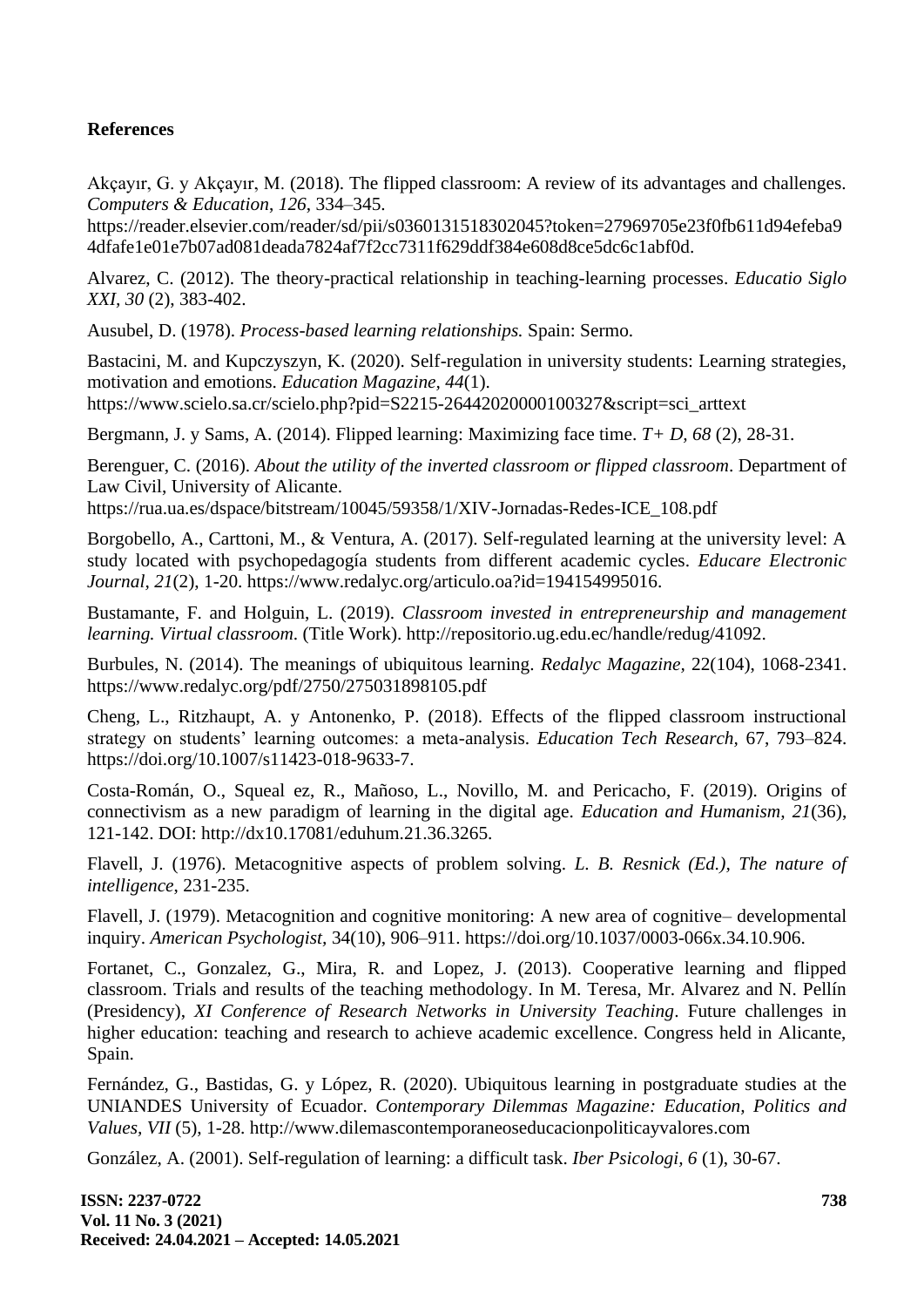Gutierrez, L. (2012). Connectivism as a learning theory: concepts, ideas, and possible limitations. *Journal of Education and Technology,* 111-122.

<http://revistas.umce.cl/index.php/edytec/article/view/39/pdf>

Hernandez, A. and Camargo, A. (2017). Self-regulation of learning in higher education in Latin America: a systematic review. *Latin American Journal of Psychology, 49*(2), 146-160.

Hernandez, L. (2015). *Academic self-regulation processes from the student association.* Mexico: Durango Network of Educational Researchers Editions.

Landa, L. (2017). *Flipped classroom or inverted class: constructivism and the use of ICT.* (Monographic work). https://es.slideshare.net/LuzLanda/flipped-classroom-o-clase-invertida-unenfoque-pedaggico-sustentado-en-el-constructivismo-y-el-uso-de-las-tics.

Larraz, N. (2015). *Development of creative and metacognitive skills in compulsory secondary* education. Editorial Dykinson S.L. Madrid.

Murillo-Zamorano, L., López, J. y Godoy-Caballero, A. (2019). How the flipped classroom affects knowledge, skills, and engagement in higher education: Effects on students' satisfaction. *Computers & Education*, 141, https://doi.org/10.1016/j.compedu.2019.103608.

Nouri, J. (2016). The flipped classroom: for active, effective and increased learning – especially for low achievers. *International Journal of Educational Technology in Higher Education, 13*, 33. https://doi.org/10.1186/s41239-016-0032-z

Brown, N. (2015). Self-regulating strategies for understanding academic texts in university students. *Magazine Pedagogical Horizons, 17* (2), 29-38. https://horizontespedagogicos.ibero.edu.co/article/view/17203.

Perry, N. (2002). Introduction: Using qualitative methods to enrich understandings of self-regulated learning. *Educational Psychologist, 37*(1), 1-3.

Pintrich, P. (2000). The role of goal orientation in self–regulated learning. En M. Boekaerts, P.R. Pintrich y M. Zeidner (Eds.), *Handbook of self–regulation* (pp. 451–502). Academic Press.

Rashid, H. y Stiglitz, J. (2020). *Averting catastrophic debt crises in eveloping countries: Extraordinary challenges call for extraordinary measures*. Policy Insight No. 4. Centre for Economic Policy Research. https://cepr.org/sites/default/files/policy\_insights/PolicyInsight104.pdf

Reynolds, W. y Miller, G. (2003). Current perspectives in educational psychology. En I. B. Weiner, W. M. Reynolds y G. E. Miller (Eds.), *Handbook of psychology: Volume 7. Educational psychology* (pp 3- 20). New York: John Wiley y Sons.

Rosario, P. (2004). *Study the Study: The (Des)venturas of The Foreheads.* Porto: Porto Editora.

Rosario, P., Núñez, J. y González, J. (2004). Stories that show how to study and how to learn: an experience in Portuguese school system. *Electronic Journal of Research in Educational Psychology*, (1), 131-144.

Rosell, D. (2010). *4 fundamental pillars of the inverted classroom or flipped classroom.* https://www.cae.net/es/4-pilares-fundamentales-del-aula-invertida-o-flipped-classroom/

Steed, A. (2012). The flipped classroom. *Teaching Business & Economics*, 16(3), 9-11. https://search.proquest.com/scholarly-journals/classroom/docview/1315741486/se-2?accountid=37408.